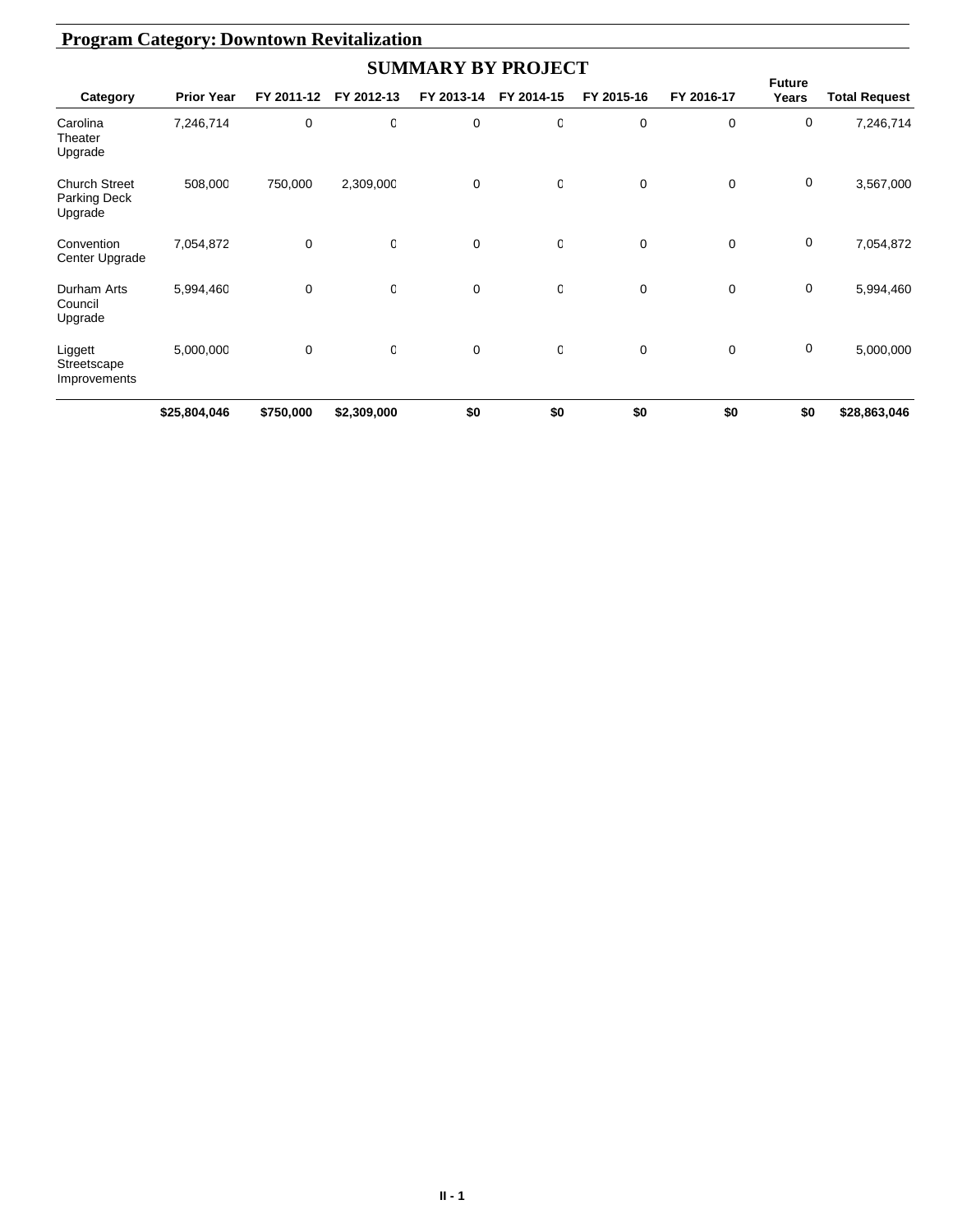#### **SUMMARY BY REVENUE SOURCE**

|                          |                   |            |             |            |            |            |            | <b>Future</b> |                       |
|--------------------------|-------------------|------------|-------------|------------|------------|------------|------------|---------------|-----------------------|
| Category                 | <b>Prior Year</b> | FY 2011-12 | FY 2012-13  | FY 2013-14 | FY 2014-15 | FY 2015-16 | FY 2016-17 | Years         | <b>Total Funds</b>    |
| Unidentified             |                   | 0          | 2,309,000   |            |            |            |            |               | 2,309,000<br>$\Omega$ |
| <b>Rev Unauthorized</b>  |                   |            |             |            |            |            |            |               | 0<br>0                |
| <b>Rev Authorized</b>    |                   |            |             |            |            |            |            |               | 0                     |
| Pay-As-You-Go            |                   |            |             |            |            |            |            |               |                       |
| Other                    | 2,677,500         |            |             |            |            |            |            |               | 2,677,500<br>0        |
| Intergovernmental        | 3,341,287         |            |             |            |            |            |            |               | 3,341,287<br>0        |
| <b>Installment Sales</b> | 10,221,012        | 750.000    | 0           |            |            |            |            |               | 10,971,012<br>0       |
| <b>Impact Fees</b>       |                   | U          |             |            |            |            |            |               | 0<br><sup>0</sup>     |
| <b>GOB Unauthorized</b>  |                   |            |             |            |            |            |            |               |                       |
| <b>GOB Authorized</b>    | 9,564,247         | 0          | 0           |            | O          |            |            |               | 9,564,247<br>0        |
|                          | \$25,804,046      | \$750,000  | \$2,309,000 | \$0        | \$0        | \$0        | \$0        |               | \$0<br>\$28,863,046   |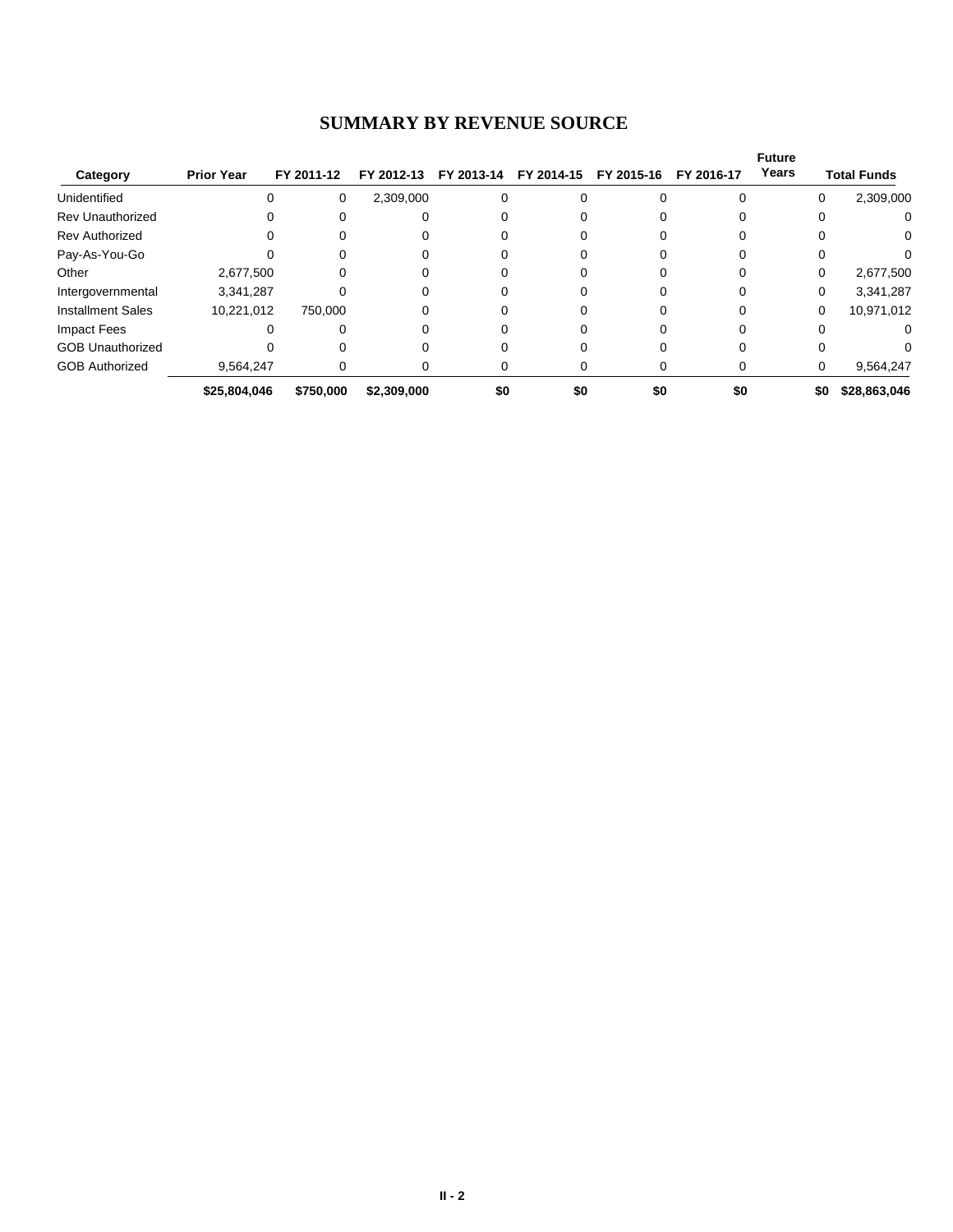| Service Area               |                           | Department                                                                                                                                                                                                                                                                                                          |                   |                         | Division/Program: |                                      | District: |                        |              |  |
|----------------------------|---------------------------|---------------------------------------------------------------------------------------------------------------------------------------------------------------------------------------------------------------------------------------------------------------------------------------------------------------------|-------------------|-------------------------|-------------------|--------------------------------------|-----------|------------------------|--------------|--|
| Downtown Revitalization    |                           | <b>General Services</b>                                                                                                                                                                                                                                                                                             |                   |                         |                   |                                      | 5         |                        |              |  |
| <b>Project Title</b>       |                           |                                                                                                                                                                                                                                                                                                                     | <b>Pin Number</b> |                         |                   | <b>Master Plan</b>                   |           |                        |              |  |
| Carolina Theater Upgrade   |                           |                                                                                                                                                                                                                                                                                                                     | 0821-08-88-7101   |                         |                   | <b>Facility Condition Assessment</b> |           |                        |              |  |
| <b>Project Description</b> |                           |                                                                                                                                                                                                                                                                                                                     |                   |                         |                   |                                      |           |                        |              |  |
| 35mm projection equipment. |                           | This project continues the upgrade of conditions in the 44,478 square foot<br>Carolina Theatre, constructed in 1926. Renovations include the replacement of<br>aged, worn, and/or damaged carpeting, painting, plastering and new windows.<br>Includes stage equipment control boards, sound system in Cinemas, and |                   |                         |                   |                                      |           |                        |              |  |
|                            |                           |                                                                                                                                                                                                                                                                                                                     |                   |                         |                   |                                      |           |                        |              |  |
| <b>PROJECT STATUS -</b>    |                           | <b>April 2011</b>                                                                                                                                                                                                                                                                                                   |                   | <b>PROJECTED DATES:</b> |                   |                                      |           | <b>TYPE REQUEST</b>    |              |  |
|                            | <b>Total Expenditures</b> | \$5,331,281                                                                                                                                                                                                                                                                                                         |                   | Beginning               |                   | 07/04                                |           | Continuation           |              |  |
|                            |                           |                                                                                                                                                                                                                                                                                                                     |                   | Completion              |                   | 09/11                                |           |                        |              |  |
| <b>Appropriation</b>       | <b>Prior Year</b>         | 2011-12                                                                                                                                                                                                                                                                                                             | 2012-13           | 2013-14                 | 2014-15           | 2015-16                              | 2016-17   | <b>Future</b><br>Years | <b>TOTAL</b> |  |
| Planning/Design            | \$633,420                 | \$0                                                                                                                                                                                                                                                                                                                 | \$0               | \$0                     | \$0               | \$0                                  | \$0       | \$0                    | \$633,420    |  |
| Land                       | \$0                       | \$0                                                                                                                                                                                                                                                                                                                 | \$0               | \$0                     | \$0               | \$0                                  | \$0       | \$0                    | \$0          |  |
| Construction               | \$6,229,599               | \$0                                                                                                                                                                                                                                                                                                                 | \$0               | \$0                     | \$0               | \$0                                  | \$0       | \$0                    | \$6,229,599  |  |
| Equip/Furnishings          | \$0                       | \$0                                                                                                                                                                                                                                                                                                                 | \$0               | \$0                     | \$0               | \$0                                  | \$0       | \$0                    | \$0          |  |
| Contingency                | \$383,695                 | \$0                                                                                                                                                                                                                                                                                                                 | \$0               | \$0                     | \$0               | \$0                                  | \$0       | \$0                    | \$383,695    |  |
| <b>Total</b>               | \$7,246,714               | \$0                                                                                                                                                                                                                                                                                                                 | \$0               | \$0                     | \$0               | \$0                                  | \$0       | \$0                    | \$7,246,714  |  |
| Revenue                    | <b>Prior Year</b>         | 2011-12                                                                                                                                                                                                                                                                                                             | 2012-13           | 2013-14                 | 2014-15           | 2015-16                              | 2016-17   | <b>Future</b><br>Years | <b>TOTAL</b> |  |
| Pay-As-You-Go              | \$0                       | \$0                                                                                                                                                                                                                                                                                                                 | \$0               | \$0                     | \$0               | \$0                                  | \$0       | \$0                    | \$0          |  |
| <b>GOB Authorized</b>      | \$2,144,000               | \$0                                                                                                                                                                                                                                                                                                                 | \$0               | \$0                     | \$0               | \$0                                  | \$0       | \$0                    | \$2,144,000  |  |
| <b>GOB Unauthorized</b>    | \$0                       | \$0                                                                                                                                                                                                                                                                                                                 | \$0               | \$0                     | \$0               | \$0                                  | \$0       | \$0                    | \$0          |  |
| <b>Rev Authorized</b>      | \$0                       | \$0                                                                                                                                                                                                                                                                                                                 | \$0               | \$0                     | \$0               | \$0                                  | \$0       | \$0                    | \$0          |  |
| <b>Rev Unauthorized</b>    | \$0                       | \$0                                                                                                                                                                                                                                                                                                                 | \$0               | \$0                     | \$0               | \$0                                  | \$0       | \$0                    | \$0          |  |
| <b>Installment Sales</b>   | \$5,102,714               | \$0                                                                                                                                                                                                                                                                                                                 | \$0               | \$0                     | \$0               | \$0                                  | \$0       | \$0                    | \$5,102,714  |  |
| <b>Impact Fees</b>         | \$0                       | \$0                                                                                                                                                                                                                                                                                                                 | \$0               | \$0                     | \$0               | \$0                                  | \$0       | \$0                    | \$0          |  |
| Intergovernmental          | \$0                       | \$0                                                                                                                                                                                                                                                                                                                 | \$0               | \$0                     | \$0               | \$0                                  | \$0       | \$0                    | \$0          |  |
| Other                      | \$0                       | \$0                                                                                                                                                                                                                                                                                                                 | \$0               | \$0                     | \$0               | \$0                                  | \$0       | \$0                    | \$0          |  |
| <b>Total</b>               | \$7,246,714               | \$0                                                                                                                                                                                                                                                                                                                 | \$0               | \$0                     | \$0               | \$0                                  | \$0       | \$0                    | \$7,246,714  |  |
| <b>Operating</b>           | <b>Prior Year</b>         | 2011-12                                                                                                                                                                                                                                                                                                             | 2012-13           | 2013-14                 | 2014-15           | 2015-16                              | 2016-17   | <b>Future</b><br>Years | <b>TOTAL</b> |  |
| Capital Outlay             | \$0                       | \$0                                                                                                                                                                                                                                                                                                                 | \$0               | \$0                     | \$0               | \$0                                  | \$0       | \$0                    | \$0          |  |
| Maint/Operations           | \$0                       | \$0                                                                                                                                                                                                                                                                                                                 | \$0               | \$0                     | \$0               | \$0                                  | \$0       | \$0                    | \$0          |  |
| Personnel                  | \$0                       | \$0                                                                                                                                                                                                                                                                                                                 | \$0               | \$0                     | \$0               | \$0                                  | \$0       | \$0                    | \$0          |  |
| <b>Total</b>               | \$0                       | \$0                                                                                                                                                                                                                                                                                                                 | \$0               | \$0                     | \$0               | \$0                                  | \$0       | \$0                    | \$0          |  |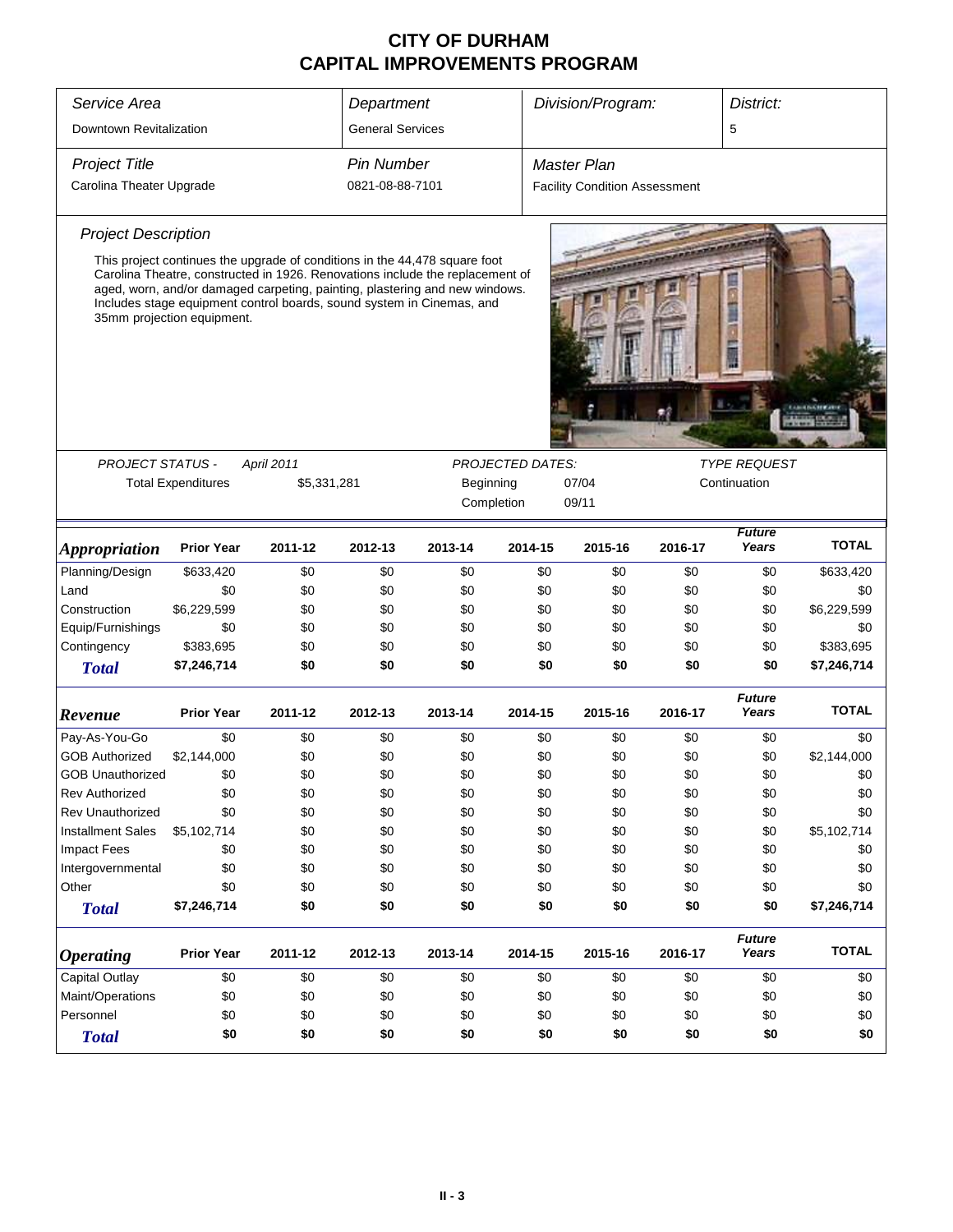| Service Area                       |                           | Department         |                                                                                                                                                                                                                     | Division/Program:                                                         |                         | District:                            |         |                        |              |  |
|------------------------------------|---------------------------|--------------------|---------------------------------------------------------------------------------------------------------------------------------------------------------------------------------------------------------------------|---------------------------------------------------------------------------|-------------------------|--------------------------------------|---------|------------------------|--------------|--|
| Downtown Revitalization            | <b>General Services</b>   |                    |                                                                                                                                                                                                                     |                                                                           |                         | 5                                    |         |                        |              |  |
| <b>Project Title</b>               | <b>Pin Number</b>         | <b>Master Plan</b> |                                                                                                                                                                                                                     |                                                                           |                         |                                      |         |                        |              |  |
| Church Street Parking Deck Upgrade |                           |                    | 0821-12-97-3280                                                                                                                                                                                                     |                                                                           |                         | <b>Facility Condition Assessment</b> |         |                        |              |  |
| <b>Project Description</b>         |                           |                    |                                                                                                                                                                                                                     |                                                                           |                         |                                      |         |                        |              |  |
|                                    |                           |                    |                                                                                                                                                                                                                     | This project corrects deferred maintenance coditions at the Church Street |                         |                                      |         |                        |              |  |
|                                    |                           |                    | parking garage located at 109 South Mangum Street. The renovation<br>includes: waterproofing, concrete repairs, new lighting, repainting, exit ramp<br>repairs, application of corrosion inhibitors and repainting. |                                                                           |                         |                                      |         |                        |              |  |
|                                    |                           |                    |                                                                                                                                                                                                                     |                                                                           |                         |                                      |         |                        |              |  |
|                                    |                           |                    |                                                                                                                                                                                                                     |                                                                           |                         |                                      |         |                        |              |  |
|                                    |                           |                    |                                                                                                                                                                                                                     |                                                                           |                         |                                      |         |                        |              |  |
| <b>PROJECT STATUS -</b>            |                           | April 2011         |                                                                                                                                                                                                                     |                                                                           | <b>PROJECTED DATES:</b> |                                      |         | <b>TYPE REQUEST</b>    |              |  |
|                                    | <b>Total Expenditures</b> |                    | \$0                                                                                                                                                                                                                 | Beginning                                                                 |                         | 11/09                                |         | <b>New</b>             |              |  |
|                                    |                           |                    |                                                                                                                                                                                                                     | Completion                                                                |                         | 12/12                                |         |                        |              |  |
| <i><b>Appropriation</b></i>        | <b>Prior Year</b>         | 2011-12            | 2012-13                                                                                                                                                                                                             | 2013-14                                                                   | 2014-15                 | 2015-16                              | 2016-17 | <b>Future</b><br>Years | <b>TOTAL</b> |  |
| Planning/Design                    | \$508,000                 | \$112,500          | \$0                                                                                                                                                                                                                 | \$0                                                                       | \$0                     | \$0                                  | \$0     | \$0                    | \$620,500    |  |
| Land                               | \$0                       | \$0                | \$0                                                                                                                                                                                                                 | \$0                                                                       | \$0                     | \$0                                  | \$0     | \$0                    | \$0          |  |
| Construction                       | \$0                       | \$562,500          | \$2,309,000                                                                                                                                                                                                         | \$0                                                                       | \$0                     | \$0                                  | \$0     | \$0                    | \$2,871,500  |  |
| Equip/Furnishings                  | \$0                       | \$0                | \$0                                                                                                                                                                                                                 | \$0                                                                       | \$0                     | \$0                                  | \$0     | \$0                    | \$0          |  |
| Contingency                        | \$0                       | \$75,000           | \$0                                                                                                                                                                                                                 | \$0                                                                       | \$0                     | \$0                                  | \$0     | \$0                    | \$75,000     |  |
| <b>Total</b>                       | \$508,000                 | \$750,000          | \$2,309,000                                                                                                                                                                                                         | \$0                                                                       | \$0                     | \$0                                  | \$0     | \$0                    | \$3,567,000  |  |
| Revenue                            | <b>Prior Year</b>         | 2011-12            | 2012-13                                                                                                                                                                                                             | 2013-14                                                                   | 2014-15                 | 2015-16                              | 2016-17 | <b>Future</b><br>Years | <b>TOTAL</b> |  |
| Pay-As-You-Go                      | \$0                       | \$0                | \$0                                                                                                                                                                                                                 | \$0                                                                       | \$0                     | \$0                                  | \$0     | \$0                    | \$0          |  |
| <b>GOB Authorized</b>              | \$0                       | \$0                | \$0                                                                                                                                                                                                                 | \$0                                                                       | \$0                     | \$0                                  | \$0     | \$0                    | \$0          |  |
| <b>GOB Unauthorized</b>            | \$0                       | \$0                | \$0                                                                                                                                                                                                                 | \$0                                                                       | \$0                     | \$0                                  | \$0     | \$0                    | \$0          |  |
| <b>Rev Authorized</b>              | \$0                       | \$0                | \$0                                                                                                                                                                                                                 | \$0                                                                       | \$0                     | \$0                                  | \$0     | \$0                    | \$0          |  |
| Rev Unauthorized                   | \$0                       | \$0                | \$0                                                                                                                                                                                                                 | \$0                                                                       | \$0                     | \$0                                  | \$0     | \$0                    | \$0          |  |
| <b>Installment Sales</b>           | \$508,000                 | \$750,000          | \$0                                                                                                                                                                                                                 | \$0                                                                       | \$0                     | \$0                                  | \$0     | \$0                    | \$1,258,000  |  |
| <b>Impact Fees</b>                 | \$0                       | \$0                | \$0                                                                                                                                                                                                                 | \$0                                                                       | \$0                     | \$0                                  | \$0     | \$0                    | \$0          |  |
| Intergovernmental                  | \$0                       | \$0                | \$0                                                                                                                                                                                                                 | \$0                                                                       | \$0                     | \$0                                  | \$0     | \$0                    | \$0          |  |
| Unidentified                       | \$0                       | \$0                | \$2,309,000                                                                                                                                                                                                         | \$0                                                                       | \$0                     | \$0                                  | \$0     | \$0                    | \$2,309,000  |  |
| <b>Total</b>                       | \$508,000                 | \$750,000          | \$2,309,000                                                                                                                                                                                                         | \$0                                                                       | \$0                     | \$0                                  | \$0     | \$0                    | \$3,567,000  |  |
| <b>Operating</b>                   | <b>Prior Year</b>         | 2011-12            | 2012-13                                                                                                                                                                                                             | 2013-14                                                                   | 2014-15                 | 2015-16                              | 2016-17 | <b>Future</b><br>Years | <b>TOTAL</b> |  |
| Capital Outlay                     | \$0                       | \$0                | \$0                                                                                                                                                                                                                 | \$0                                                                       | \$0                     | \$0                                  | \$0     | \$0                    | \$0          |  |
| Maint/Operations                   | \$0                       | \$0                | \$0                                                                                                                                                                                                                 | \$0                                                                       | \$0                     | \$0                                  | \$0     | \$0                    | \$0          |  |
| Personnel                          | \$0                       | \$0                | \$0                                                                                                                                                                                                                 | \$0                                                                       | \$0                     | \$0                                  | \$0     | \$0                    | \$0          |  |
| <b>Total</b>                       | \$0                       | \$0                | \$0                                                                                                                                                                                                                 | \$0                                                                       | \$0                     | \$0                                  | \$0     | \$0                    | \$0          |  |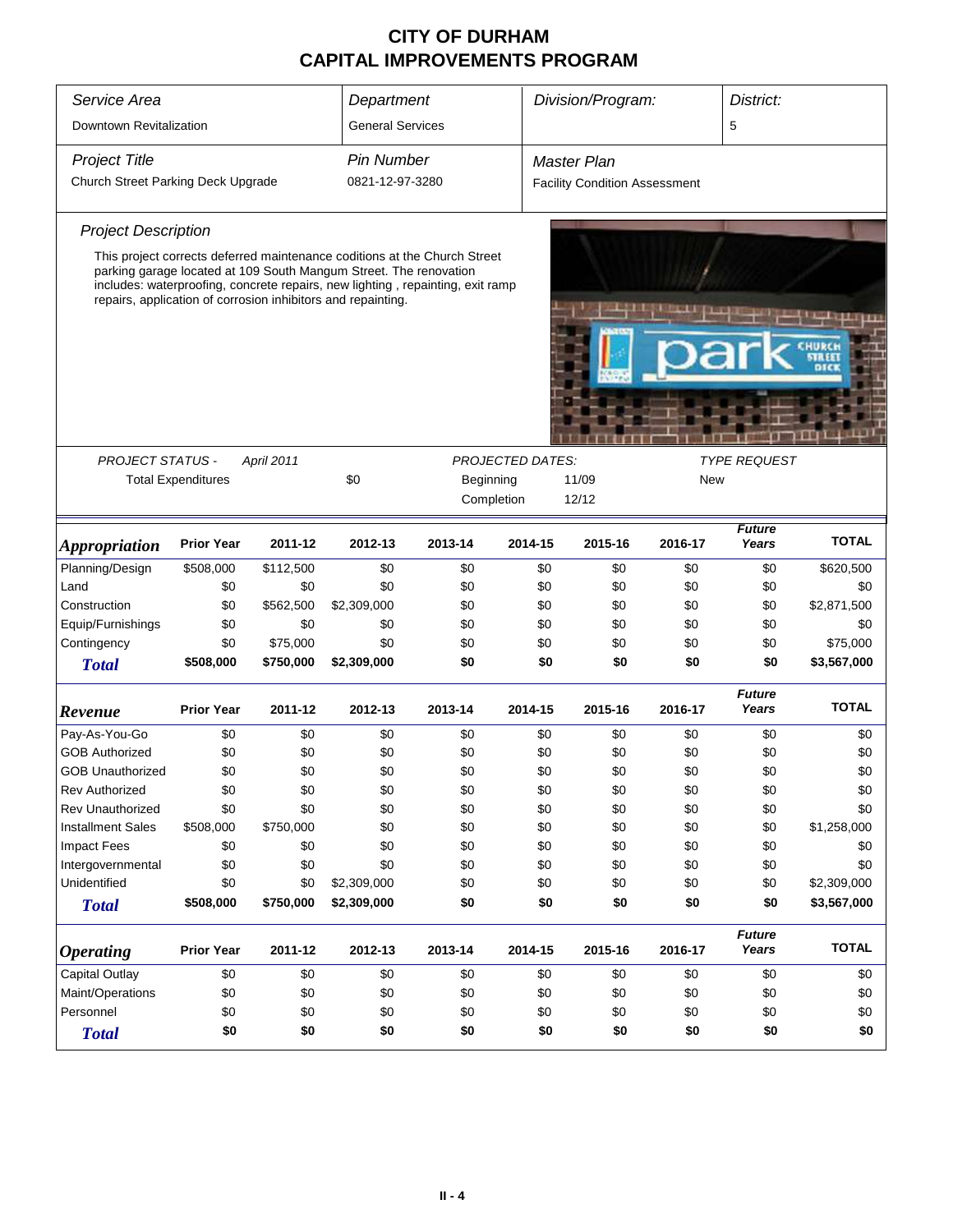| Service Area                     | Department                                                                                                                                     |                         |                 | Division/Program:                                                                                                                                                                                                                                                                                                            |                         | District:                            |         |                                     |              |  |  |
|----------------------------------|------------------------------------------------------------------------------------------------------------------------------------------------|-------------------------|-----------------|------------------------------------------------------------------------------------------------------------------------------------------------------------------------------------------------------------------------------------------------------------------------------------------------------------------------------|-------------------------|--------------------------------------|---------|-------------------------------------|--------------|--|--|
| Downtown Revitalization          |                                                                                                                                                | <b>General Services</b> |                 |                                                                                                                                                                                                                                                                                                                              |                         |                                      | 5       |                                     |              |  |  |
| <b>Project Title</b>             |                                                                                                                                                | <b>Pin Number</b>       |                 |                                                                                                                                                                                                                                                                                                                              | <b>Master Plan</b>      |                                      |         |                                     |              |  |  |
| <b>Convention Center Upgrade</b> |                                                                                                                                                |                         | 0821-08-88-8060 |                                                                                                                                                                                                                                                                                                                              |                         | <b>Facility Condition Assessment</b> |         |                                     |              |  |  |
| <b>Project Description</b>       |                                                                                                                                                |                         |                 |                                                                                                                                                                                                                                                                                                                              |                         |                                      |         |                                     |              |  |  |
|                                  | requested will complete the full scope of work planned for the 2005 GO<br>all 7 ballrooms and address balance of ADA issues from DOJ schedule. |                         |                 | This project upgrades conditions at the Durham Civic Center. This 120,000<br>square foot facility was built in 1986 and is located on Foster Street. Funds<br>Bonds. Project includes replacing floor tilling to kitchen, lobby and restrooms.<br>Replacement of roofing membrane. Project will upgrade the sound systems in |                         |                                      |         |                                     |              |  |  |
|                                  |                                                                                                                                                |                         |                 |                                                                                                                                                                                                                                                                                                                              |                         |                                      |         |                                     |              |  |  |
| <b>PROJECT STATUS -</b>          |                                                                                                                                                | April 2011              |                 |                                                                                                                                                                                                                                                                                                                              | <b>PROJECTED DATES:</b> |                                      |         | <b>TYPE REQUEST</b><br>Continuation |              |  |  |
|                                  | <b>Total Expenditures</b>                                                                                                                      | \$9,416,558             |                 | Beginning<br>Completion                                                                                                                                                                                                                                                                                                      |                         | 07/04                                |         |                                     |              |  |  |
|                                  |                                                                                                                                                |                         |                 |                                                                                                                                                                                                                                                                                                                              |                         | 10/11                                |         |                                     |              |  |  |
| <i><b>Appropriation</b></i>      | <b>Prior Year</b>                                                                                                                              | 2011-12                 | 2012-13         | 2013-14                                                                                                                                                                                                                                                                                                                      | 2014-15                 | 2015-16                              | 2016-17 | <b>Future</b><br>Years              | <b>TOTAL</b> |  |  |
| Planning/Design                  | \$1,451,712                                                                                                                                    | \$0                     | \$0             | \$0                                                                                                                                                                                                                                                                                                                          | \$0                     | \$0                                  | \$0     | \$0                                 | \$1,451,712  |  |  |
| Land                             | \$0                                                                                                                                            | \$0                     | \$0             | \$0                                                                                                                                                                                                                                                                                                                          | \$0                     | \$0                                  | \$0     | \$0                                 | \$0          |  |  |
| Construction                     | \$5,116,803                                                                                                                                    | \$0                     | \$0             | \$0                                                                                                                                                                                                                                                                                                                          | \$0                     | \$0                                  | \$0     | \$0                                 | \$5,116,803  |  |  |
| Equip/Furnishings                | \$0                                                                                                                                            | \$0                     | \$0             | \$0                                                                                                                                                                                                                                                                                                                          | \$0                     | \$0                                  | \$0     | \$0                                 | \$0          |  |  |
| Contingency                      | \$486,357                                                                                                                                      | \$0                     | \$0             | \$0                                                                                                                                                                                                                                                                                                                          | \$0                     | \$0                                  | \$0     | \$0                                 | \$486,357    |  |  |
| <b>Total</b>                     | \$7,054,872                                                                                                                                    | \$0                     | \$0             | \$0                                                                                                                                                                                                                                                                                                                          | \$0                     | \$0                                  | \$0     | \$0                                 | \$7,054,872  |  |  |
| Revenue                          | <b>Prior Year</b>                                                                                                                              | 2011-12                 | 2012-13         | 2013-14                                                                                                                                                                                                                                                                                                                      | 2014-15                 | 2015-16                              | 2016-17 | <b>Future</b><br>Years              | <b>TOTAL</b> |  |  |
| Pay-As-You-Go                    | \$0                                                                                                                                            | \$0                     | \$0             | \$0                                                                                                                                                                                                                                                                                                                          | \$0                     | \$0                                  | \$0     | \$0                                 | \$0          |  |  |
| <b>GOB Authorized</b>            | \$1,952,000                                                                                                                                    | \$0                     | \$0             | \$0                                                                                                                                                                                                                                                                                                                          | \$0                     | \$0                                  | \$0     | \$0                                 | \$1,952,000  |  |  |
| GOB Unauthorized                 | \$0                                                                                                                                            | \$0                     | \$0             | \$0                                                                                                                                                                                                                                                                                                                          | \$0                     | \$0                                  | \$0     | \$0                                 | \$0          |  |  |
| Rev Authorized                   | \$0                                                                                                                                            | \$0                     | \$0             | \$0                                                                                                                                                                                                                                                                                                                          | \$0                     | \$0                                  | \$0     | \$0                                 | \$0          |  |  |
| <b>Rev Unauthorized</b>          | \$0                                                                                                                                            | \$0                     | \$0             | \$0                                                                                                                                                                                                                                                                                                                          | \$0                     | \$0                                  | \$0     | \$0                                 | \$0          |  |  |
| <b>Installment Sales</b>         | \$588,000                                                                                                                                      | \$0                     | \$0             | \$0                                                                                                                                                                                                                                                                                                                          | \$0                     | \$0                                  | \$0     | \$0                                 | \$588,000    |  |  |
| <b>Impact Fees</b>               | \$0                                                                                                                                            | \$0                     | \$0             | \$0                                                                                                                                                                                                                                                                                                                          | \$0                     | \$0                                  | \$0     | \$0                                 | \$0          |  |  |
| Intergovernmental                | \$1,837,372                                                                                                                                    | \$0                     | \$0             | \$0                                                                                                                                                                                                                                                                                                                          | \$0                     | \$0                                  | \$0     | \$0                                 | \$1,837,372  |  |  |
| Other                            | \$2,677,500                                                                                                                                    | \$0                     | \$0             | \$0                                                                                                                                                                                                                                                                                                                          | \$0                     | \$0                                  | \$0     | \$0                                 | \$2,677,500  |  |  |
| Unidentified                     | \$0                                                                                                                                            | \$0                     | \$0             | \$0                                                                                                                                                                                                                                                                                                                          | \$0                     | \$0                                  | \$0     | \$0                                 | \$0          |  |  |
| <b>Total</b>                     | \$7,054,872                                                                                                                                    | \$0                     | \$0             | \$0                                                                                                                                                                                                                                                                                                                          | \$0                     | \$0                                  | \$0     | \$0                                 | \$7,054,872  |  |  |
| <b>Operating</b>                 | <b>Prior Year</b>                                                                                                                              | 2011-12                 | 2012-13         | 2013-14                                                                                                                                                                                                                                                                                                                      | 2014-15                 | 2015-16                              | 2016-17 | <b>Future</b><br>Years              | <b>TOTAL</b> |  |  |
| Capital Outlay                   | \$0                                                                                                                                            | \$0                     | \$0             | \$0                                                                                                                                                                                                                                                                                                                          | \$0                     | \$0                                  | \$0     | \$0                                 | \$0          |  |  |
| Maint/Operations                 | \$0                                                                                                                                            | \$0                     | \$0             | \$0                                                                                                                                                                                                                                                                                                                          | \$0                     | \$0                                  | \$0     | \$0                                 | \$0          |  |  |
| Personnel                        | \$0                                                                                                                                            | \$0                     | \$0             | \$0                                                                                                                                                                                                                                                                                                                          | \$0                     | \$0                                  | \$0     | \$0                                 | \$0          |  |  |
| <b>Total</b>                     | \$0                                                                                                                                            | \$0                     | \$0             | \$0                                                                                                                                                                                                                                                                                                                          | \$0                     | \$0                                  | \$0     | \$0                                 | \$0          |  |  |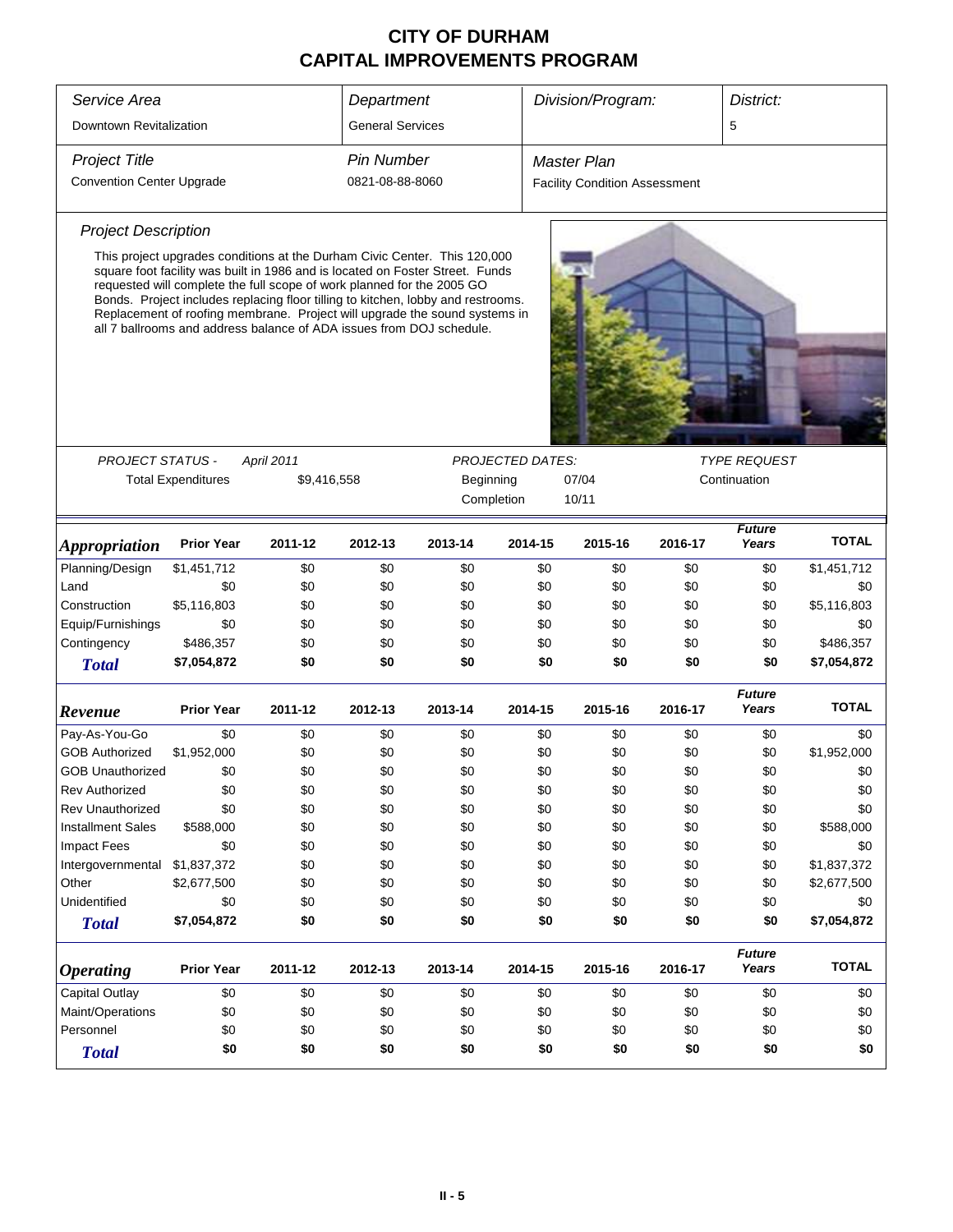| Service Area                |                                                                                                                                                                                                                                          |            | Department      |                    |                                                           | Division/Program:          |         | District:              |              |  |
|-----------------------------|------------------------------------------------------------------------------------------------------------------------------------------------------------------------------------------------------------------------------------------|------------|-----------------|--------------------|-----------------------------------------------------------|----------------------------|---------|------------------------|--------------|--|
| Downtown Revitalization     | <b>General Services</b>                                                                                                                                                                                                                  |            |                 |                    |                                                           | 5                          |         |                        |              |  |
| <b>Project Title</b>        | <b>Pin Number</b>                                                                                                                                                                                                                        |            |                 | <b>Master Plan</b> |                                                           |                            |         |                        |              |  |
| Durham Arts Council Upgrade |                                                                                                                                                                                                                                          |            | 0821-08-88-2076 |                    |                                                           | Deferred Maintenance Study |         |                        |              |  |
| <b>Project Description</b>  |                                                                                                                                                                                                                                          |            |                 |                    |                                                           |                            |         |                        |              |  |
| correction.                 | This project upgrades conditions at the 52,000 square ft Durham Arts Council.<br>The project includes replacement of the HVAC system, roofing repairs,<br>replacement of damaged carpeting, painting, plastering, and water infiltration |            |                 |                    |                                                           |                            |         |                        |              |  |
| <b>PROJECT STATUS -</b>     |                                                                                                                                                                                                                                          | April 2011 |                 |                    | <b>PROJECTED DATES:</b>                                   |                            |         | <b>TYPE REQUEST</b>    |              |  |
|                             | <b>Total Expenditures</b><br>\$2,956,666                                                                                                                                                                                                 |            |                 |                    | Beginning<br>07/04<br>Continuation<br>09/11<br>Completion |                            |         |                        |              |  |
|                             |                                                                                                                                                                                                                                          |            |                 |                    |                                                           |                            |         | <b>Future</b>          |              |  |
| <i><b>Appropriation</b></i> | <b>Prior Year</b>                                                                                                                                                                                                                        | 2011-12    | 2012-13         | 2013-14            | 2014-15                                                   | 2015-16                    | 2016-17 | Years                  | <b>TOTAL</b> |  |
| Planning/Design             | \$508,886                                                                                                                                                                                                                                | \$0        | \$0             | \$0                | \$0                                                       | \$0                        | \$0     | \$0                    | \$508,886    |  |
| Land                        | \$0                                                                                                                                                                                                                                      | \$0        | \$0             | \$0                | \$0                                                       | \$0                        | \$0     | \$0                    | \$0          |  |
| Construction                | \$5,207,948                                                                                                                                                                                                                              | \$0        | \$0             | \$0                | \$0                                                       | \$0                        | \$0     | \$0                    | \$5,207,948  |  |
| Equip/Furnishings           | \$0                                                                                                                                                                                                                                      | \$0        | \$0             | \$0                | \$0                                                       | \$0                        | \$0     | \$0                    | \$0          |  |
| Contingency                 | \$277,626                                                                                                                                                                                                                                | \$0        | \$0             | \$0                | \$0                                                       | \$0                        | \$0     | \$0                    | \$277,626    |  |
| <b>Total</b>                | \$5,994,460                                                                                                                                                                                                                              | \$0        | \$0             | \$0                | \$0                                                       | \$0                        | \$0     | \$0                    | \$5,994,460  |  |
| Revenue                     | <b>Prior Year</b>                                                                                                                                                                                                                        | 2011-12    | 2012-13         | 2013-14            | 2014-15                                                   | 2015-16                    | 2016-17 | <b>Future</b><br>Years | <b>TOTAL</b> |  |
| Pay-As-You-Go               | \$0                                                                                                                                                                                                                                      | \$0        | \$0             | \$0                | \$0                                                       | \$0                        | \$0     | \$0                    | \$0          |  |
| <b>GOB Authorized</b>       | \$1,468,247                                                                                                                                                                                                                              | \$0        | \$0             | \$0                | \$0                                                       | \$0                        | \$0     | \$0                    | \$1,468,247  |  |
| <b>GOB Unauthorized</b>     | \$0                                                                                                                                                                                                                                      | \$0        | \$0             | \$0                | \$0                                                       | \$0                        | \$0     | \$0                    | \$0          |  |
| Rev Authorized              | \$0                                                                                                                                                                                                                                      | \$0        | \$0             | \$0                | \$0                                                       | \$0                        | \$0     | \$0                    | \$0          |  |
| <b>Rev Unauthorized</b>     | \$0                                                                                                                                                                                                                                      | \$0        | \$0             | \$0                | \$0                                                       | \$0                        | \$0     | \$0                    | \$0          |  |
| <b>Installment Sales</b>    | \$4,022,298                                                                                                                                                                                                                              | \$0        | \$0             | \$0                | \$0                                                       | \$0                        | \$0     | \$0                    | \$4,022,298  |  |
| <b>Impact Fees</b>          | \$0                                                                                                                                                                                                                                      | \$0        | \$0             | \$0                | \$0                                                       | \$0                        | \$0     | \$0                    | \$0          |  |
| Intergovernmental           | \$503,915                                                                                                                                                                                                                                | \$0        | \$0             | \$0                | \$0                                                       | \$0                        | \$0     | \$0                    | \$503,915    |  |
| Other                       | \$0                                                                                                                                                                                                                                      | \$0        | \$0             | \$0                | \$0                                                       | \$0                        | \$0     | \$0                    | \$0          |  |
| Unidentified                | \$0                                                                                                                                                                                                                                      | \$0        | \$0             | \$0                | \$0                                                       | \$0                        | \$0     | \$0                    | \$0          |  |
| <b>Total</b>                | \$5,994,460                                                                                                                                                                                                                              | \$0        | \$0             | \$0                | \$0                                                       | \$0                        | \$0     | \$0                    | \$5,994,460  |  |
| <b>Operating</b>            | <b>Prior Year</b>                                                                                                                                                                                                                        | 2011-12    | 2012-13         | 2013-14            | 2014-15                                                   | 2015-16                    | 2016-17 | <b>Future</b><br>Years | <b>TOTAL</b> |  |
| Capital Outlay              | \$0                                                                                                                                                                                                                                      | \$0        | \$0             | \$0                | \$0                                                       | \$0                        | \$0     | \$0                    | \$0          |  |
| Maint/Operations            | \$0                                                                                                                                                                                                                                      | \$0        | \$0             | \$0                | \$0                                                       | \$0                        | \$0     | \$0                    | \$0          |  |
| Personnel                   | \$0                                                                                                                                                                                                                                      | \$0        | \$0             | \$0                | \$0                                                       | \$0                        | \$0     | \$0                    | \$0          |  |
| <b>Total</b>                | \$0                                                                                                                                                                                                                                      | \$0        | \$0             | \$0                | \$0                                                       | \$0                        | \$0     | \$0                    | \$0          |  |